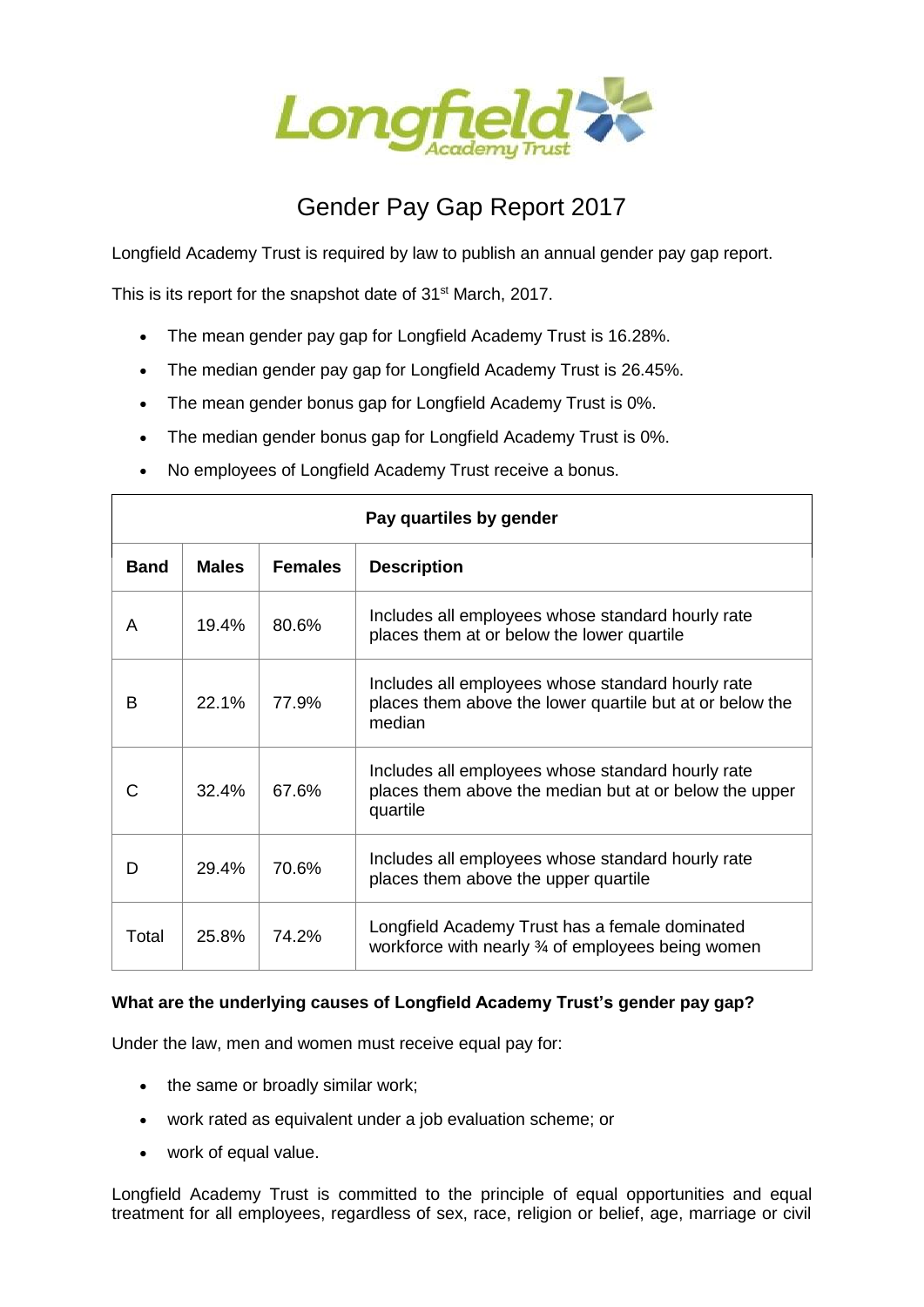partnership, pregnancy/maternity, sexual orientation, gender reassignment or disability. It has a clear policy of paying employees equally for the same or equivalent work, regardless of their sex (or any other characteristic set out above). As such, it:

- applies pay scales recommended nationally by the relevant joint unions: and
- evaluates job roles and pay grades as necessary to ensure a fair structure.

Longfield Academy Trust is therefore confident that its gender pay gap does not stem from paying men and women differently for the same or equivalent work. Rather its gender pay gap is the result of the roles in which men and women work within the organisation and the salaries that these roles attract.

Across the UK economy as a whole, men are more likely than women to be in senior roles (especially very senior roles at the top of organisations), while women are more likely than men to be in front-line roles at the lower end of the organisation. In addition, men are more likely to be in technical and IT-related roles, which attract higher rates of pay than other roles at similar levels of seniority. Women are also more likely than men to have had breaks from work that have affected their career progression, for example to bring up children. They are also more likely to work part time, and many of the jobs that are available across the UK on a part-time basis are relatively low paid.

This pattern is not entirely consistent with the make-up of Longfield Academy Trust workforce, where a proportion of senior roles are held by women, as you would expect in a female dominated profession such as teaching. This can be seen above in the table depicting pay quartiles by gender. This shows Longfield Academy Trust's workforce divided into four equalsized groups based on hourly pay rates, with Band A including the lowest-paid 25% of employees (the lower quartile) and Band D covering the highest-paid 25% (the upper quartile). In order for there to be no gender pay gap, there would need to be an equal ratio of men to women in each Band. However, within the Trust, 80.6% of the employees in Band A are women and 19.4% men. The percentage of male employees increases through Band B and Band C where it peaks at 32.4%, before falling to 29.4% in Band D. However, even at this level the percentage of men is greater than their proportion of the workforce; 29.4% versus 25.8%.



The percentage of men and women in each band compared to the gender split is shown in the diagram: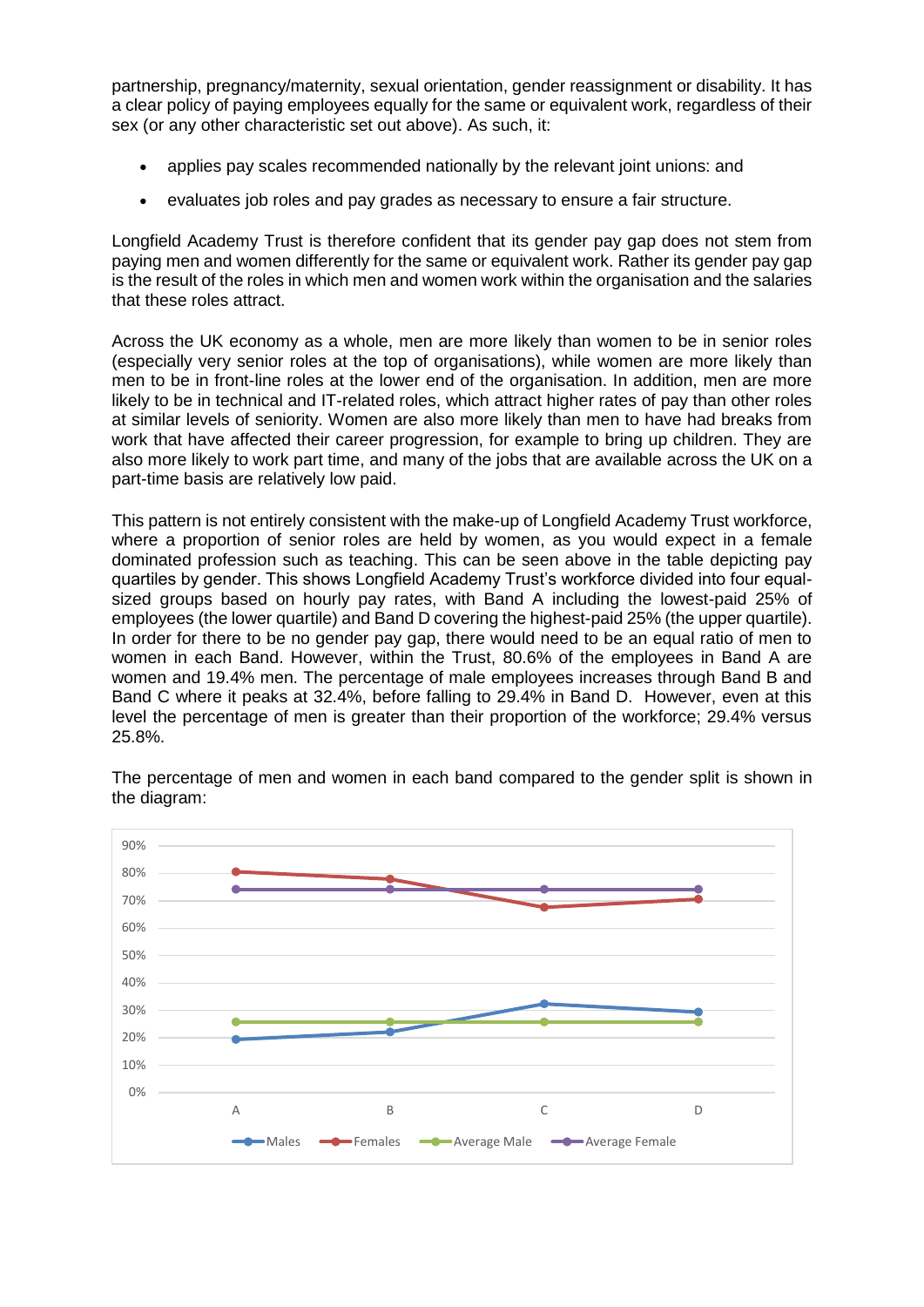However, it is true to say that the majority of lower paid roles within the Trust are part-time and the majority of these are held by women. The table below shows the contract type and gender for the 4 lowest grades (103 roles) on the Trust's pay structure:

|              | <b>Number Male</b> | <b>Percentage Male</b> | <b>Number Female</b> | <b>Percentage Female</b> |
|--------------|--------------------|------------------------|----------------------|--------------------------|
| Casual       | 20                 | 34%                    | 33                   | 66%                      |
| Full-time    | 1                  | 50%                    | 1                    | 50%                      |
| Part-time    | 1                  | 2%                     | 47                   | 98%                      |
| <b>Total</b> | 22                 | 21%                    | 81                   | 79%                      |

It can be seen that for the 48 part-time contracted roles within these grades, 98% are occupied by women. These roles are predominantly those involved with catering and cleaning which are occupations usually held by women.

## **What is Longfield Academy Trust doing to address its gender pay gap?**

Longfield Academy Trust is not complacent, and it is committed to addressing the gender pay gap through the implementation of an action plan. However, the Trust also recognises that its scope to act is limited in some areas - it has, for example, no direct control over the subjects that individuals choose to study or the career choices that they make.

To promote gender diversity in all areas of its workforce, the Trust will take the following actions:

- **Create an evidence base:** In order to identify any barriers to gender equality and inform priorities for action, in 2017/2018 Longfield Academy Trust will extend its workforce monitoring to understand:
	- $\circ$  the proportions of men and women applying for jobs and being recruited
	- $\circ$  the proportions of men and women leaving the organisation and their reasons for leaving
	- $\circ$  the numbers of men and women in each role and pay band
	- $\circ$  take-up of flexible working arrangements by gender and level within the organisation
- **Review the Flexible Working Policy:** In order to ensure that the policy is clear that employees in all areas and levels of the organisation will be considered for flexible working regardless of their role and level of seniority. Following this review steps will be taken to ensure that all staff are aware of the policy and their rights under it.
- **Develop a Job-Share Policy:** To increase the number of females applying for more senior roles, the Trust will explore increasing the number and type of roles which could be filled on a job-share basis.

None of these initiatives will, of itself, remove the gender pay gap - and it may be several years before some have any impact at all. In the meantime, Longfield Academy Trust is committed